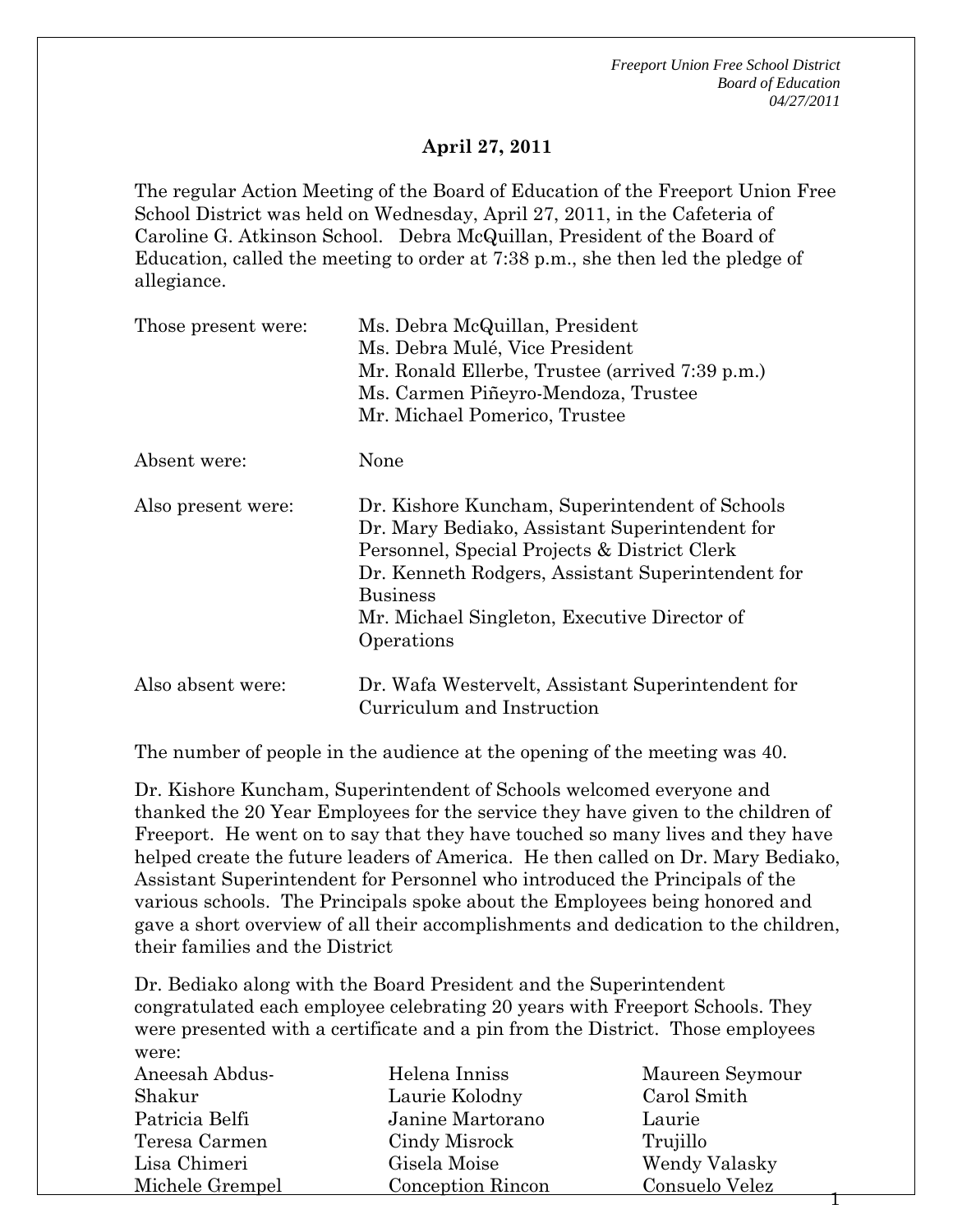At 8:31 p.m. a short break was called to congratulate the 20 Year Employees. The meeting was called back into session at 9:00 p.m.

Dr. Kuncham then gave a quick update on the proposed school budget for the 2011-2012 school year.

#### **Items for Action**

On a motion by Ms. Mulé and a second by Mr. Ellerbe the following items were approved on a Consent Agenda. The vote was unanimous: Ellerbe, McQuillan, Mulé, Piñeyro-Mendoza and Pomerico.

### **Personnel**

#### **Leave of Absence**

**BE IT RESOLVED**, that the Board of Education of the Freeport Union Free School District hereby grants a request for leave of absence as listed below:

**Tricia Stasi,** Reading Teacher, effective September 1, 2011 through June 30, 2012, childcare.

**Christine Myers,** full-time Teaching Assistant, effective March 9, 2011 through April 25, 2011, for health reasons.

**Gina Rocker,** Special Education Teacher, effective April 11, 2011 through May 23, 2011 for childcare.

#### **Resignation of Staff**

**BE IT RESOLVED**, that the Board of Education of the Freeport Union Free School District hereby accepts the letter(s) of resignation from the following staff member(s) as listed below:

**Rachel Berg,** full-time Teaching Assistant, effective March 25, 2011, relocating. **Robert Muratore,** Science Teacher, effective August 31, 2011, personal reasons. **Susan Lembcke,** Food Service Helper, effective April 5, 2011, to accept another position in the District.

**Ellen Okin**, English Teacher, effective August 31, 2011, for personal reasons. **Joseph Strasser,** full-time teaching Assistant, effective April 15, 2011, relocating.

#### **Appointment of Non-Instructional Staff**

**BE IT RESOLVED**, that the Board of Education of the Freeport Union Free School District hereby appoints the individuals as listed, in accordance with Civil Service Rules and Regulations.

**Susan Lembcke**, Assistant Cook, (replacing C. Valenti, termination) probationary appointment effective April 6, 2011 for a period of 26 weeks upon Civil Service approval. Compensation will be according to the Food Service Contract on step 14 at \$21,545.64. Assignment: New Visions.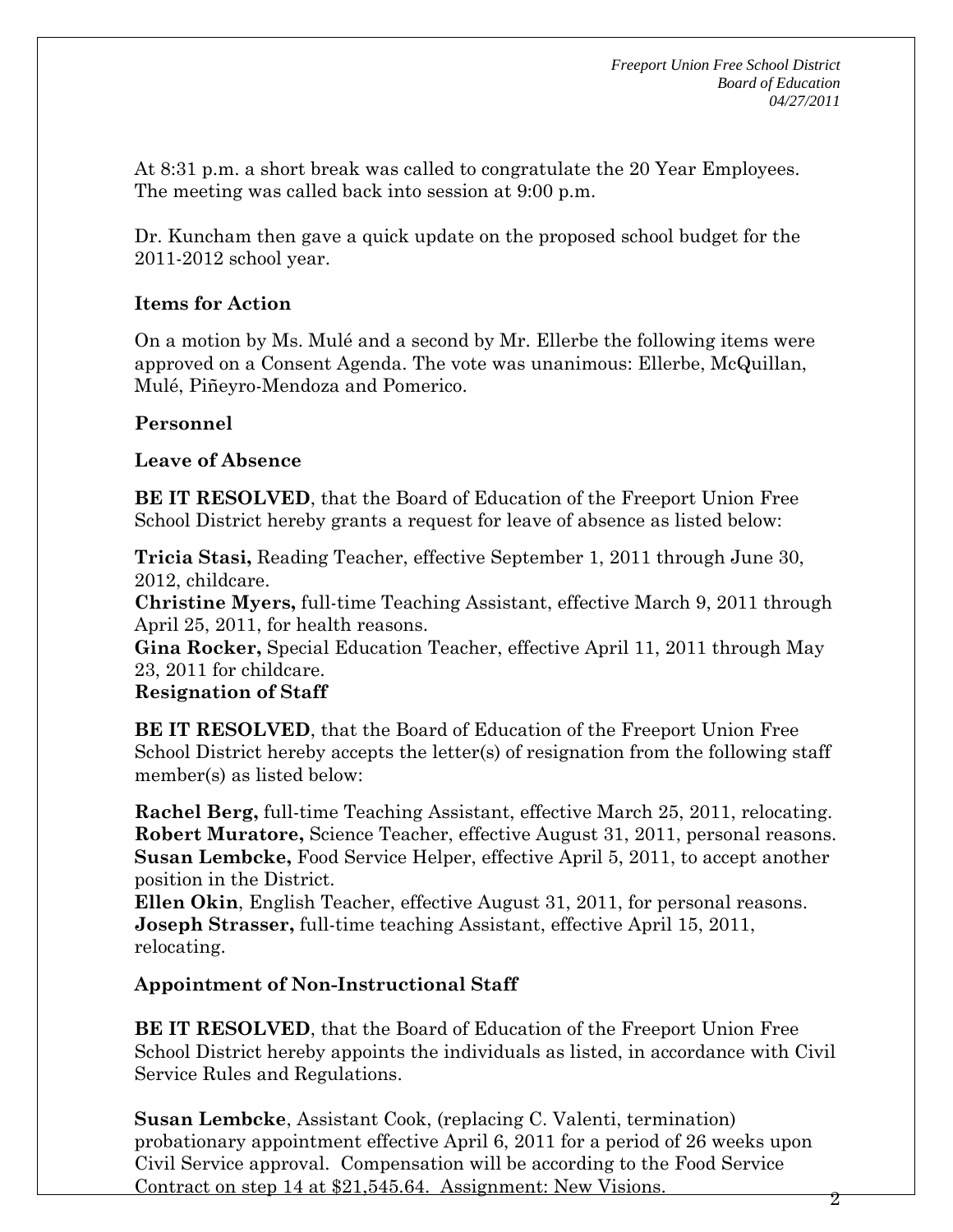# **Appointment of Spring Community School Staff**

**BE IT RESOLVED,** that the Board of Education of the Freeport Union Free School District, upon the recommendation of the Superintendent, hereby appoints the individual(s) listed below as Community School Staff.

| Name                                                                             | Assignment                      | 2010-2011<br><b>Step</b> | <b>Semester</b><br>Salary<br>2010-2011 |  |
|----------------------------------------------------------------------------------|---------------------------------|--------------------------|----------------------------------------|--|
| <b>Additions for Spring 2011:</b>                                                |                                 |                          |                                        |  |
| Cellan, Russ                                                                     | PE/Health (replacing Mulvey, D. | $1*$                     | 3202.80                                |  |
|                                                                                  | from $3/28/11$ )                |                          |                                        |  |
| Note: * designates that a teacher will not receive his/her step until the spring |                                 |                          |                                        |  |
| semester.                                                                        |                                 |                          |                                        |  |

# **CSE/CPSE Minutes**

**BE IT RESOLVED,** that the Board of Education of the Freeport Union Free School District hereby accepts the minutes of the meetings of the Committee on Special Education and the Committee on Preschool Special Education for the following dates:

February 7, 15, 16, 17, 18, 2011. March 2, 3, 7, 10, 11, 14, 17, 22, 23, 24, 25, 28, 29, 30, 31, 2011. April 1, 5, 6, 7, 11, 2011

#### **Other Items for Action**

On a motion by Mr. Ellerbe and a second by Mr. Pomerico the following item was approved:

#### **Finance**

# **BOCES Administrative Operations Budget Vote**

**WHEREAS**, the Board of Cooperative Education Services of Nassau County (hereinafter "BOCES") has proposed and presented its tentative Administrative Operations Budget for the 2011/2012 school year (July 1, 2011 through June 30, 2012), now therefore be it

**RESOLVED**, that the BOCES tentative administrative budget for the 2011/2012 school year in the amount of **\$18,947,178** be, and hereby is **APPROVED** by the Board of Education of the Freeport Union Free School District.

The motion carried unanimously. The vote was: Ellerbe, McQuillan, Mulé, Piñeyro-Mendoza and Pomerico.

On a motion by Mr. Pomerico and a second by Mr. Ellerbe the following item was approved: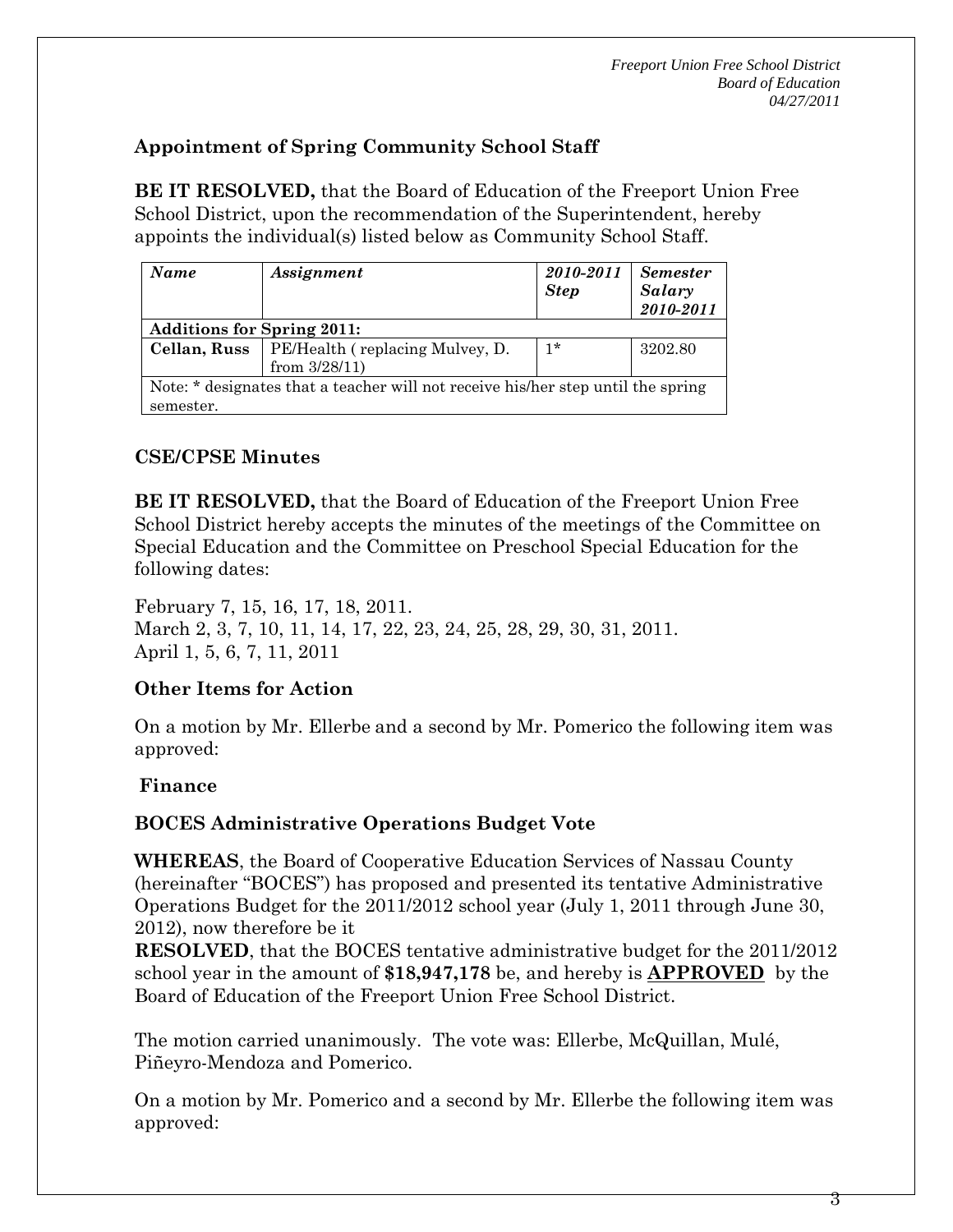### **BOCES Trustee Election**

**BE IT RESOLVED**, that the Board of Education of the Freeport Union Free School District hereby casts one vote each for **three vacant seats** on the Nassau BOCES Board:

| Deborah Coates | East Meadow UFSD                        |
|----------------|-----------------------------------------|
| Eric Schultz   | Plainview – Old Bethpage CSD            |
|                | Stephen B. Witt Hewlett – Woodmere UFSD |

The motion carried unanimously. The vote was: Ellerbe, McQuillan, Mulé, Piñeyro-Mendoza and Pomerico.

On a motion by Ms. Piñeyro-Mendoza and a second by Ms. Mulé, the following item was approved:

# **Acceptance of the Barry Variello Memorial Scholarship**

**BE IT RESOLVED,** that the Board of Education of the Freeport Union Free School District hereby accepts a scholarship to be known as the "*Barry Variello Memorial Scholarship*". This scholarship will be awarded to one male and one female who have been on the swim team for a minimum of two years, exhibit sportsmanship, enthusiasm, dedication and will be going on to higher education. Each student will receive \$200.00. This scholarship is made possible by the friends and family of Barry Variello and is to remember the work and life of Mr. Variello.

The motion carried unanimously. The vote was: Ellerbe, McQuillan, Mulé, Piñeyro-Mendoza and Pomerico.

On a motion by Ms. Mulé and a second by Ms. Piñeyro-Mendoza, the following item was approved:

# **Acceptance of a the Joanne Beauford Scholarship**

**BE IT RESOLVED,** that the Board of Education of the Freeport Union Free School District hereby accepts a scholarship to be known as the "*Joanne Beauford Scholarship*". Ms. Beauford was the driving force behind FHA PTSA Scholarships and has spent countless hours making sure students have the opportunity to attend a 4 year college. This scholarship will be awarded to a student who will be attending a four year college and will be majoring in education. This scholarship is being made possible by the Freeport High School PTSA.

The motion carried unanimously. The vote was: Ellerbe, McQuillan, Mulé, Piñeyro-Mendoza and Pomerico.

On a motion by Mr. Ellerbe and a second by Mr. Pomerico, the following item was approved:

4